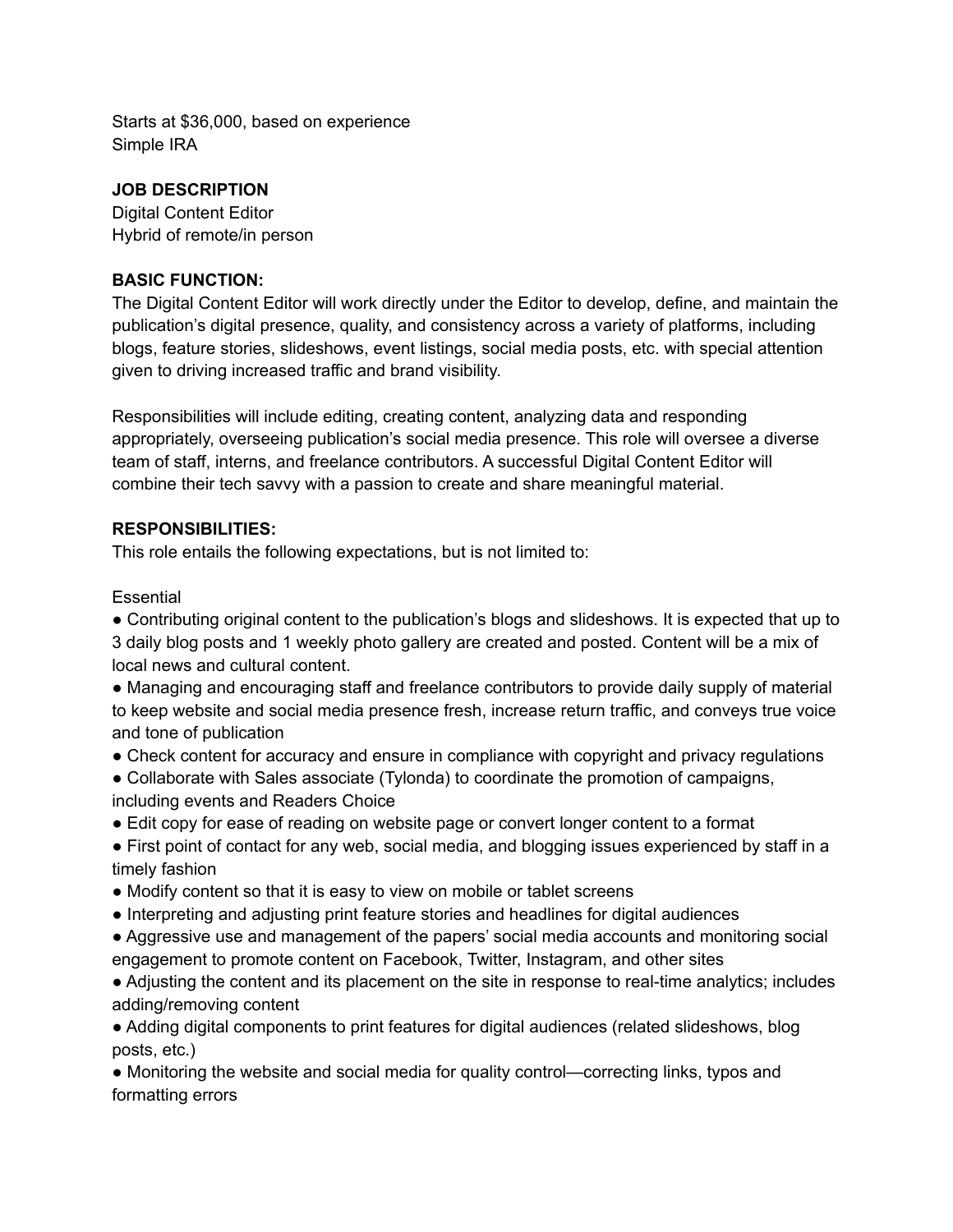● Performance reporting from Google Analytics with Editor on a daily, weekly, and monthly basis formally and informally: continual communication is a must

● Implementing SEO practices for all digital content, including Google AMP compatibility for all stories

● Develop strategies for generating meaningful content that garners a high volume of visits, and encourages awareness and excitement around the publication. Content typically includes written news articles, video interviews and behind-the-scenes features, podcast discussions, and a variety of embedded games or other interactive apps

● Achieving pageview, unique visitor, and other monthly goals set by the publisher

● Working with staff to create 2-3 Instagram stories videos per week

• Updating the magazine's Google [Business](https://www.google.com/search?q=the+omaha+reader+address&sxsrf=APq-WBv9Kz6LmRy3Ww0vOMlnDWpFjyYRrw%3A1649703602334&ei=snpUYoCAFIS-tAbG8qrQAQ&ved=0ahUKEwiAoc7p2Iz3AhUEH80KHUa5ChoQ4dUDCA4&uact=5&oq=the+omaha+reader+address&gs_lcp=Cgdnd3Mtd2l6EAMyCAghEBYQHRAeOgcIABBHELADOgYIABAWEB5KBAhBGABKBAhGGABQnANY_wpg7QtoAXABeACAAZABiAG3BpIBAzIuNZgBAKABAcgBCMABAQ&sclient=gws-wiz) profile on a monthly basis (long term, we'd like to get verified on Google and Twitter)

- Add print stories to web site on as-needed basis
- Has a solid sense of design

● Brainstorm and solicit feedback from other departments/staff regarding topics and generating discussions for the web

#### Planning Activities:

1) Weekly planning with editorial staff to locate galleries and blogs and online-only content that enhances what has been planned for an issue

2) Seasonality appropriate content for holidays, seasons, special issues, etc.

3) Planning of daily and weekly blogs that can help create patterns that draw people to the site on a regular basis (five for Friday, Monday morning quarterbacking, etc).

Problem-Solving Activities:

- 1) Plan for achieving performance objectives
- 2) How to best present information in a web-friendly format
- 3) Traffic generation in slow times of week/year

Job Complexity:

- 1) Supervision
- 2) Analyzing data to make best decisions
- 3) High attention to detail in a fast-paced environment

## **SKILLS**

The skills/behaviors required to be successful in this role are:

#### **Essential**

● Excellent writing and editing skills, with an understanding of the special requirements of writing for the Web, such as the use of keywords, hyperlinks, navigation, and the importance of brevity

- Superior spelling, grammar, and punctuation skills
- Outstanding attention to detail
- Excellent interpersonal skills to work effectively and collaboratively with direct reports,